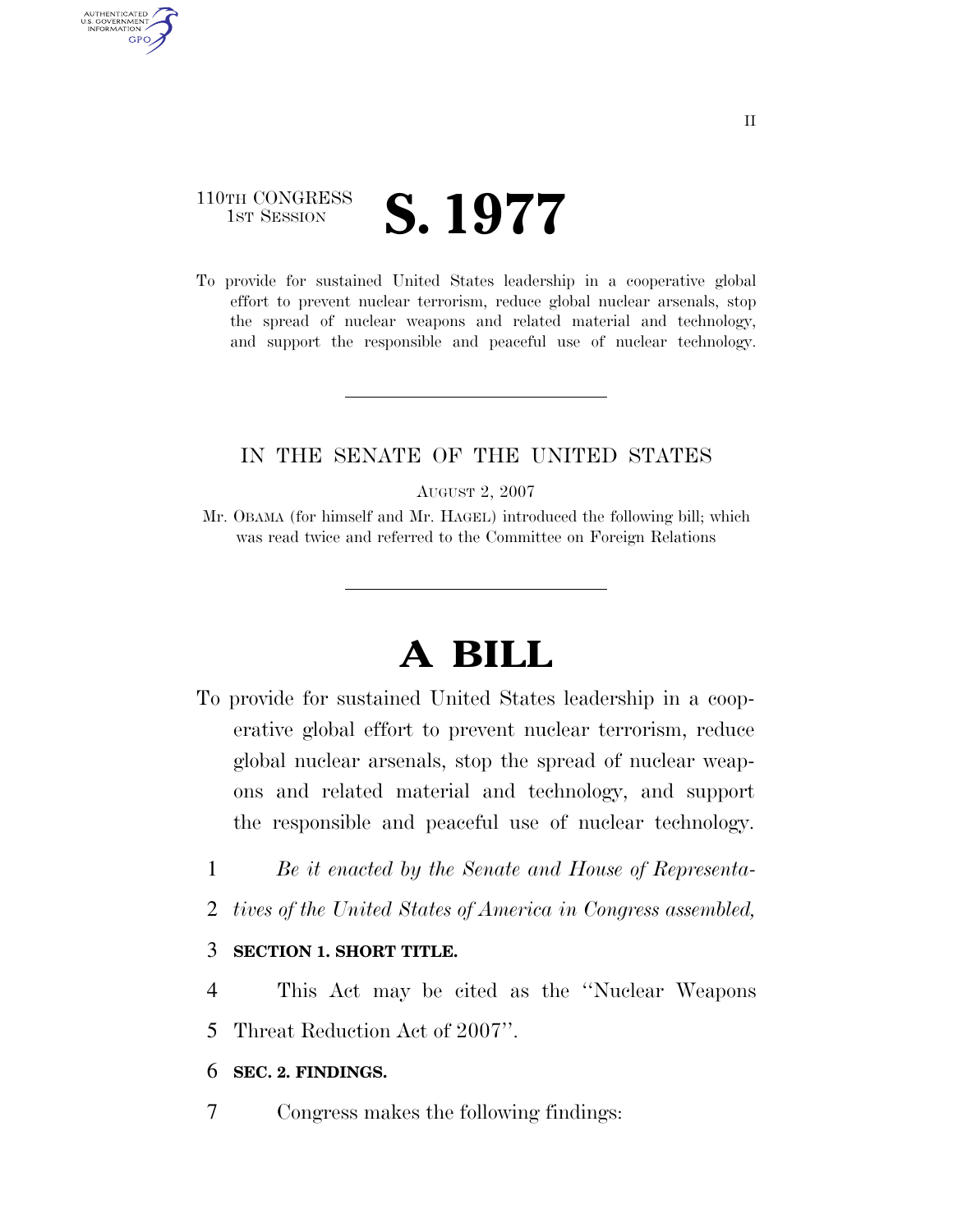(1) Sustained global leadership by the United States will remain essential in a cooperative global effort to prevent nuclear terrorism, reduce global nu- clear arsenals, stop the spread of nuclear weapons and related material and technology, and support the responsible and peaceful use of nuclear tech-nology.

 (2) The National Commission on Terrorist At- tacks Upon the United States (commonly referred to as the ''9/11 Commission'') concluded that ''a trained nuclear engineer with an amount of highly enriched uranium or plutonium about the size of a grapefruit or an orange, together with commercially available material, could fashion a nuclear device that would fit in a van like the one Ramzi Yousef parked in the garage of the World Trade Center in 1993. Such a bomb would level Lower Manhattan.''

 (3) The International Atomic Energy Agency (IAEA) confirmed 16 incidents between 1993 and 2005 that involved trafficking in relatively small quantities of highly enriched uranium and pluto-nium.

 (4) United States cooperative threat reduction programs have made significant progress in secur-ing, monitoring, and reducing nuclear stockpiles, but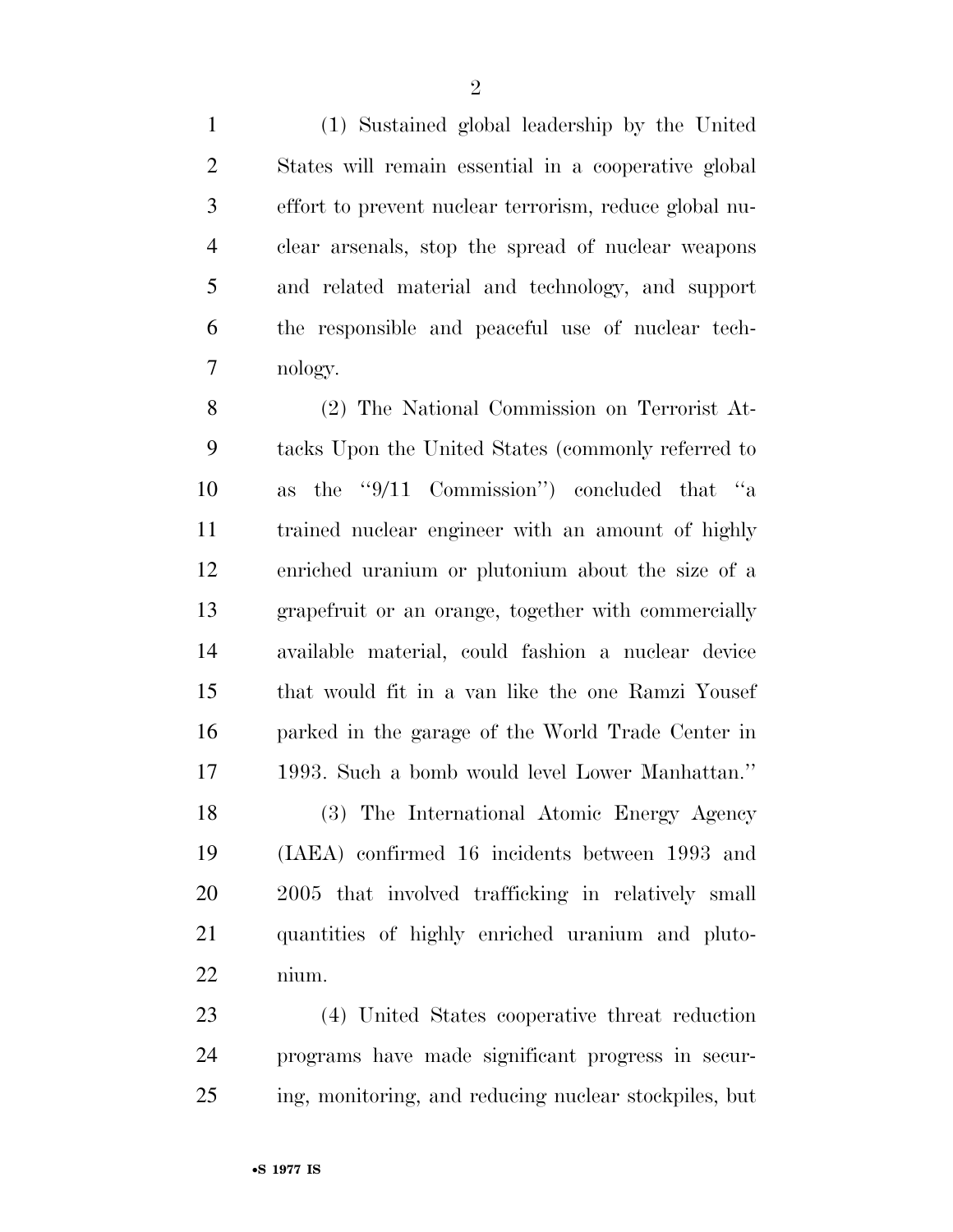there are still significant quantities of weapons-usa- ble nuclear material that remain vulnerable to theft or diversion.

 (5) There are an estimated 60 tons of highly enriched uranium, enough to make over 1,000 nu- clear bombs, that are located at facilities associated with civilian industries spread among over 40 coun- tries around the world, and physical security stand- ards governing such materials vary, creating vulnerabilities to theft or diversion.

 (6) Securing nuclear weapons and weapons-usa- ble material at their source is the most direct and reliable way to disrupt efforts by terrorist organiza- tions to acquire such material. Interdiction and other measures based on international cooperation and collaboration must also be sustained.

 (7) The dangers posed by the spread of nuclear weapons-related technology and the need to strengthen the global nonproliferation regime are highlighted by—

 (A) the announcement by the Government of North Korea in 2003 that it was with- drawing from the Treaty on the Non-Prolifera- tion of Nuclear Weapons, done at Washington, London, and Moscow July 1, 1968, and entered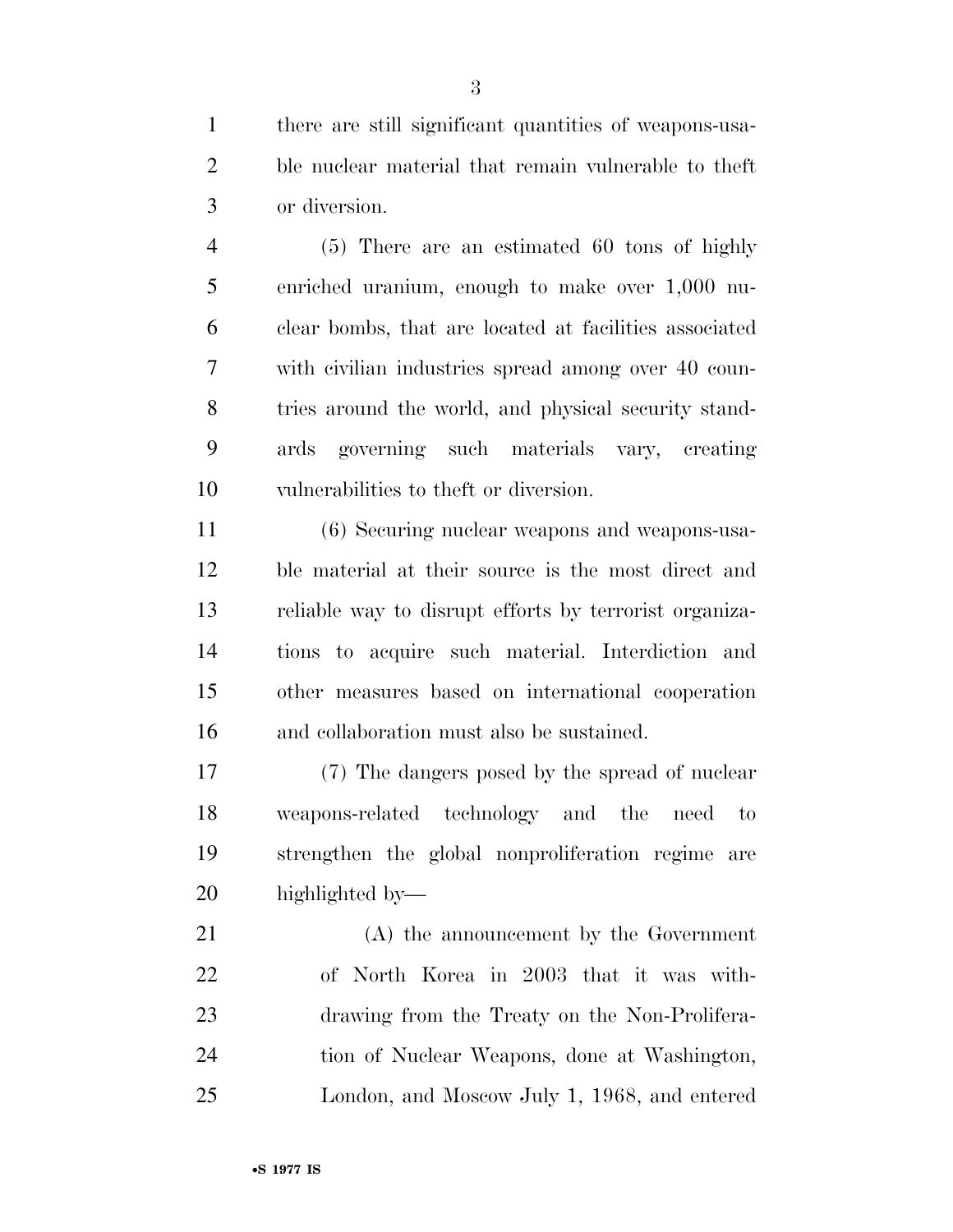1 into force March 5, 1970 (commonly referred to as the ''Nuclear Non-Proliferation Treaty''), and the nuclear test explosion carried out by that government in 2006; and (B) the violations by the Government of

 Iran of its safeguards commitments and the re- fusal of that government to comply with United Nations Security Council resolutions demanding a suspension of its uranium enrichment pro-gram and other sensitive nuclear activities.

 (8) The Nuclear Non-Proliferation Treaty per- mits countries to acquire a capability to produce fissile material for civilian purposes that brings them to the brink of a capability to produce weapons-usa- ble nuclear material without necessarily violating the agreement, giving them the ability to then leave without penalty unless the United Nations Security Council or other countries take meaningful action.

 (9) The threat of nuclear weapons to the United States and the rest of the world cannot be reduced without stronger international cooperation to achieve universal compliance with tighter nuclear nonproliferation rules and standards as part of a comprehensive and balanced nonproliferation strat-egy that recognizes legitimate, peaceful nuclear uses.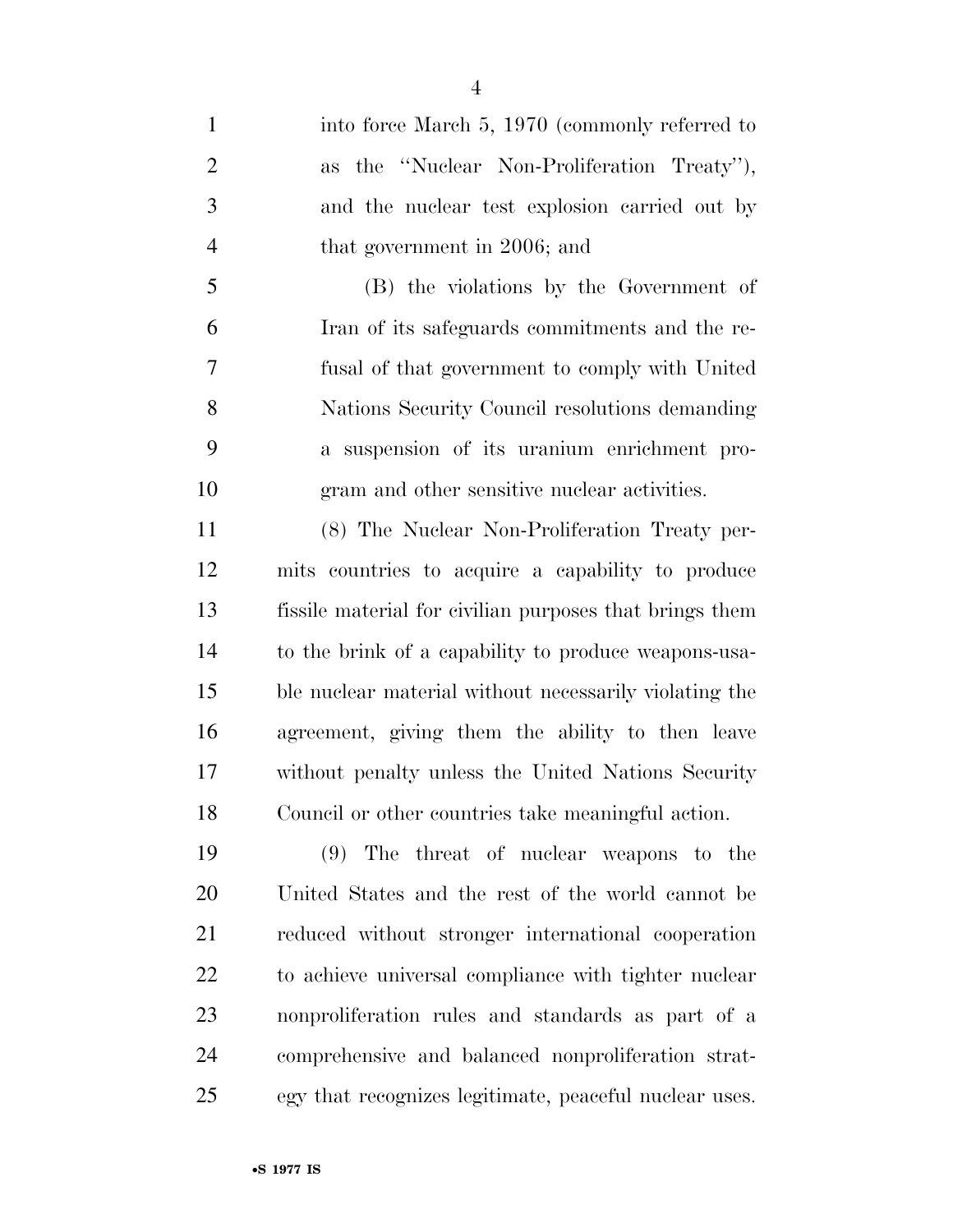(10) To bolster international support for nu- clear nonproliferation and reduce the saliency of nu- clear weapons, nuclear weapons states should reaf- firm their commitment to Article VI of the Nuclear Non-Proliferation Treaty, and all states, particularly nuclear weapons states, should actively reaffirm their commitment to Article IV of the Nuclear Non- Proliferation Treaty and tangibly support the re-sponsible and peaceful use of nuclear technology.

 (11) The Cold War rivalry that led to the stock- piling of tens of thousands of nuclear weapons ended more than 15 years ago, but the nuclear weapons doctrines of the United States and the Russian Fed- eration have changed very little and large arsenals of strategic and tactical nuclear weapons remain in each country.

#### **SEC. 3. SENSE OF CONGRESS.**

 It is the sense of Congress that the United States should have a balanced and comprehensive strategy to strengthen global nuclear nonproliferation, prevent nu- clear terrorism, and uphold all of the commitments of the Nuclear Non-Proliferation Treaty, including by—

 (1) slowing and eventually halting the spread of sensitive nuclear technologies to enrich uranium or separate plutonium;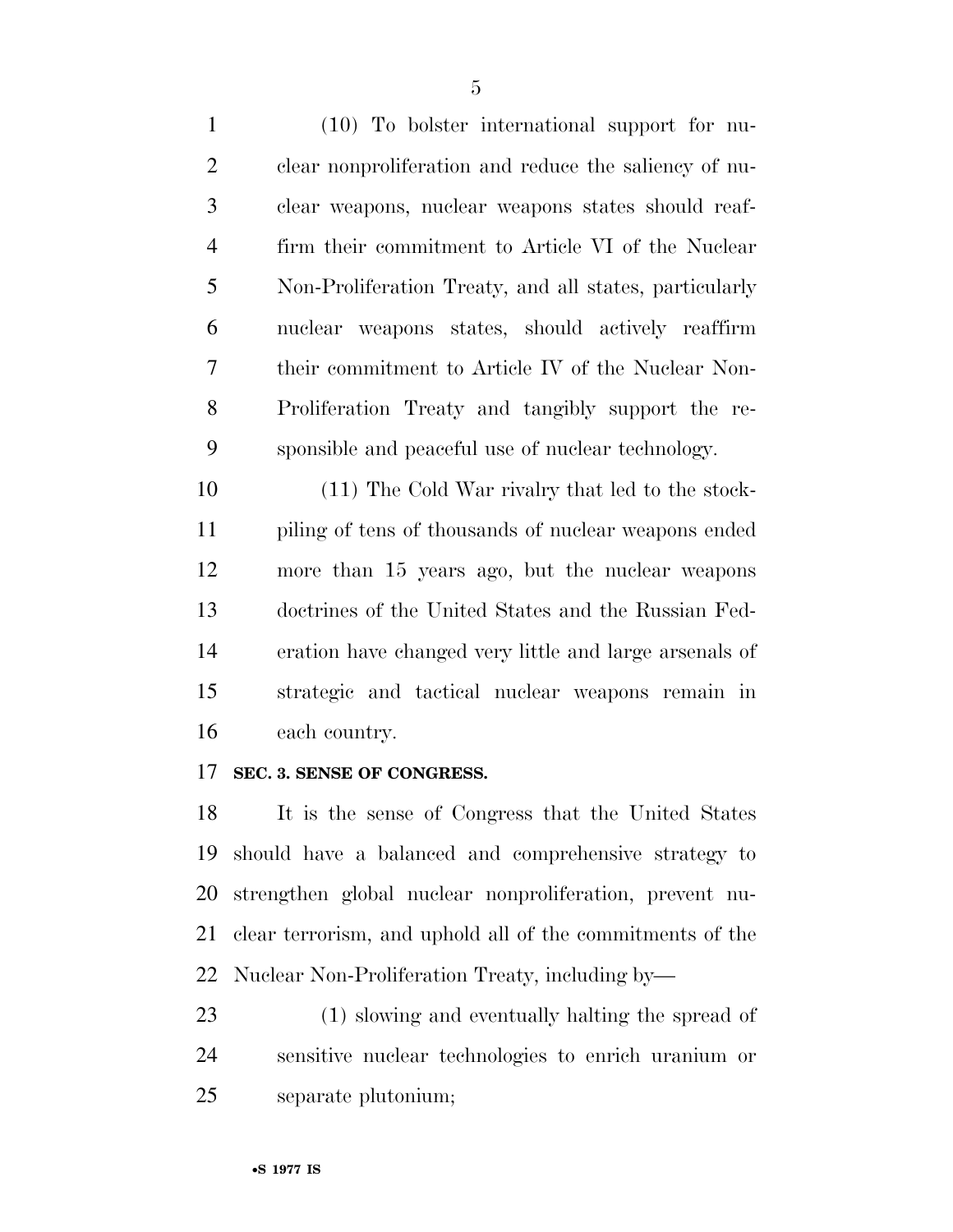(2) establishing multilayered, multilateral nu- clear fuel supply assurances, including an inter- national nuclear fuel bank, consistent with United States nonproliferation objectives to dissuade coun- tries from building their own uranium enrichment capability; (3) strengthening the inspection and nuclear

 safety capabilities and authority of the IAEA and reaffirming support for appropriate measures to strengthen the Nuclear Non-Proliferation Treaty;

 (4) taking steps to ensure that all countries adopt the Additional Protocol of the IAEA, which grants the IAEA expanded rights of access to infor-mation and nuclear-related sites;

 (5) reaffirming the commitment of the United States to fulfill its obligations under the Nuclear Non-Proliferation Treaty, and encouraging other nu- clear weapon states to reaffirm their commitments to fulfill obligations under the Treaty, including by taking steps to achieve deeper, verifiable reductions 21 in global nuclear arsenals and their means of deliv-ery;

 (6) initiating talks with the Government of the Russian Federation to reduce the number of non-strategic nuclear weapons and further reduce the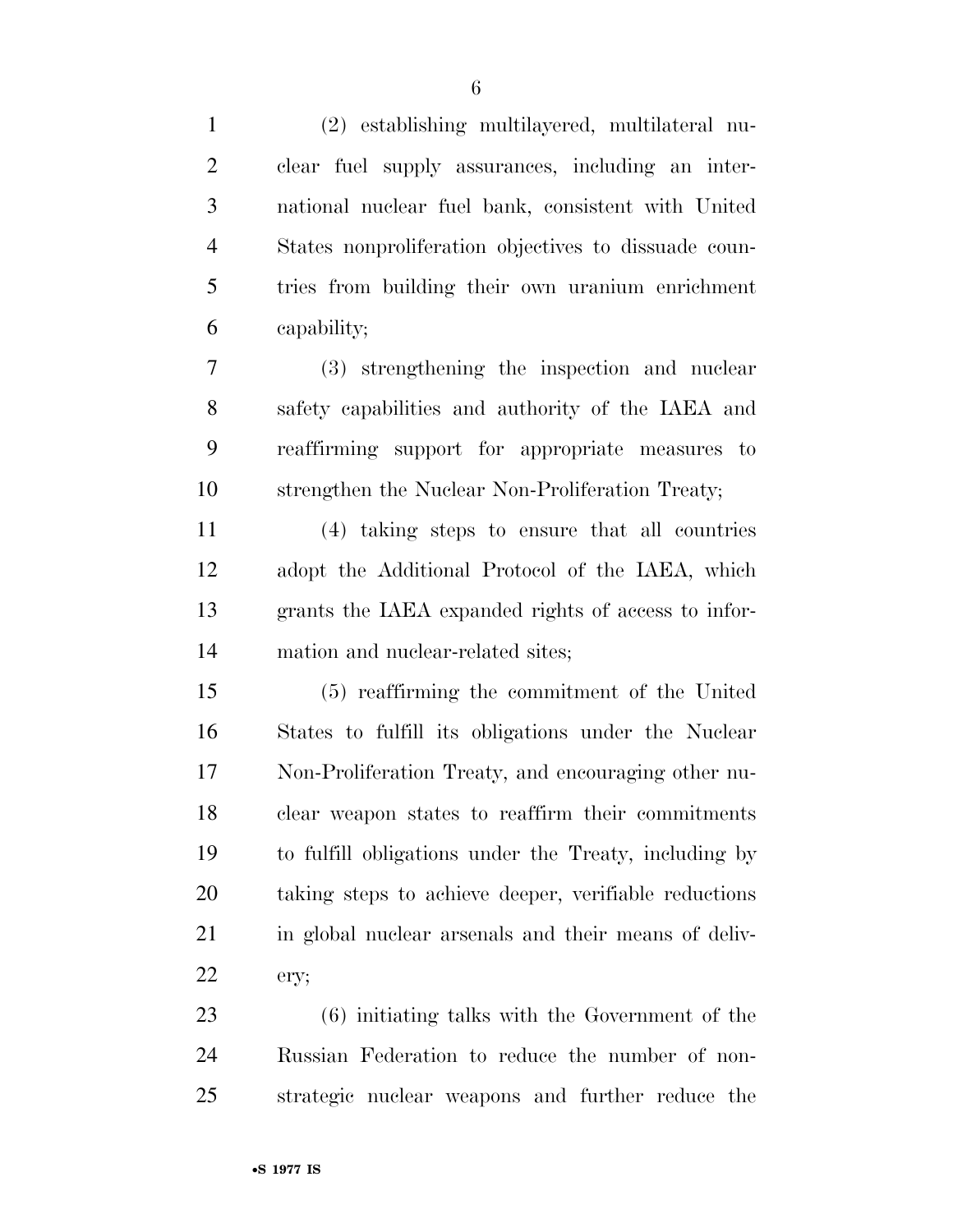number of strategic nuclear weapons in the respec-2 tive nuclear stockpiles of the United States and the Russian Federation in a transparent and verifiable fashion and in a manner consistent with the security of the United States;

 (7) taking measures to reduce the risk of an ac- cidental, unauthorized, or mistaken launch of nu- clear weapons, including by considering changes in the alert status in United States and Russian forces and rapidly completing the Joint Data Exchange Center, which would improve communications and transparency between the United States and the Russian Federation;

 (8) continuing the United States moratorium on nuclear test explosions, initiating a bipartisan process to achieve ratification of the Comprehensive Test Ban Treaty, working to secure ratification by other key countries, and fully supporting United States commitments to fund the international moni- toring system to help detect and deter possible nu-21 clear explosions by other countries;

 (9) pursuing and concluding an agreement to verifiably halt the production of fissile materials for nuclear weapons;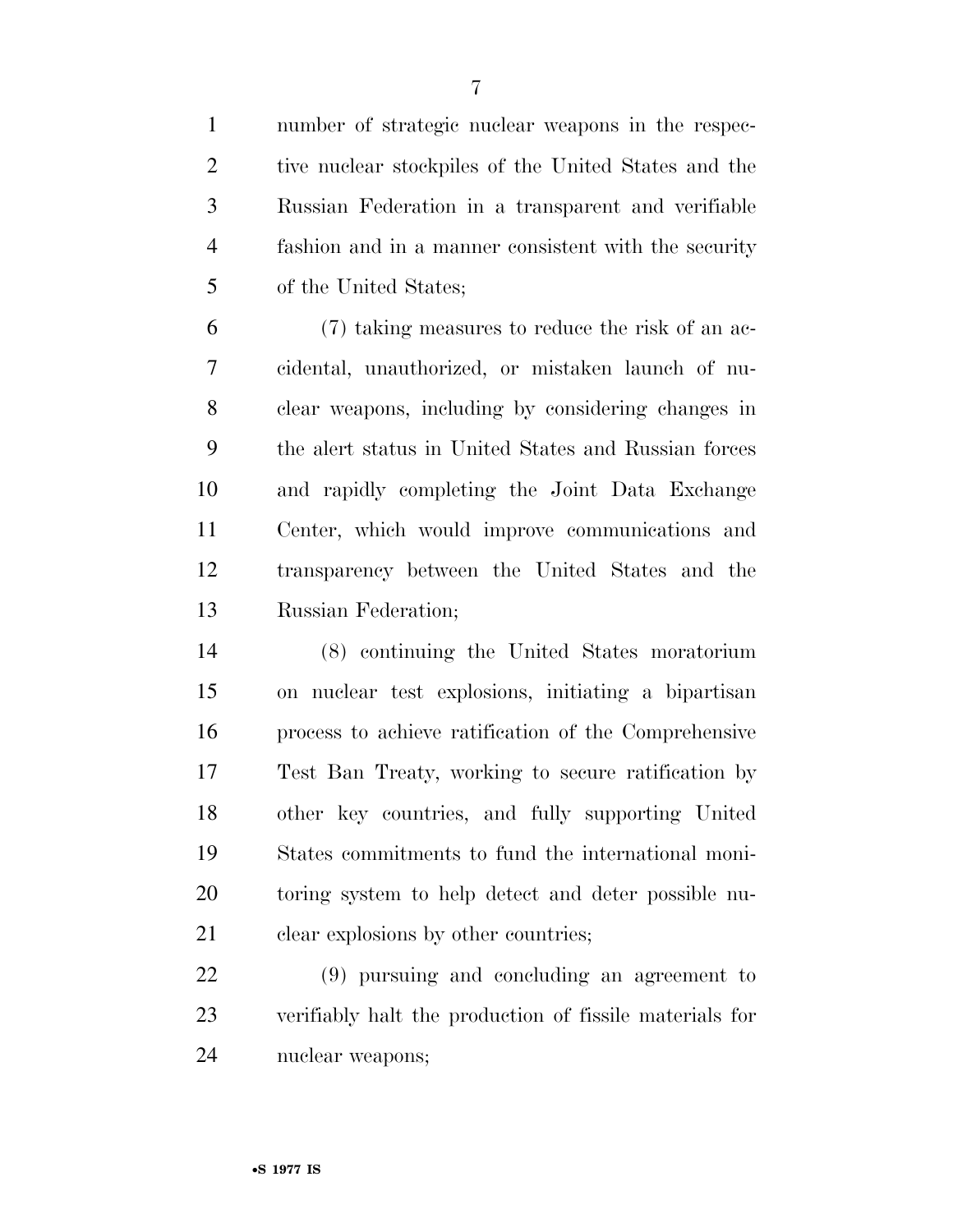| $\mathbf{1}$   | (10) strengthening Nuclear Suppliers Group ex-         |
|----------------|--------------------------------------------------------|
| $\overline{2}$ | port control guidelines, national border<br>and        |
| 3              | transhipment controls, and intelligence and law en-    |
| $\overline{4}$ | forcement efforts to investigate and block the trans-  |
| 5              | fer of sensitive nuclear materials and technologies in |
| 6              | order to prevent future black-market nuclear net-      |
| 7              | works like the A.Q. Khan network;                      |
| 8              | (11) strengthening the Proliferation Security          |
| 9              | Initiative (PSI) through appropriate measures;         |
| 10             | (12) fully implementing the Lugar-Obama ini-           |
| 11             | tiative (sections 10, 11, and 12 of the State Depart-  |
| 12             | ment Authorities Act of 2006 (Public Law 109–472;      |
| 13             | 22 U.S.C. 2349bb–5, 22 U.S.C. 2349bb–6, and 22         |
| 14             | U.S.C. 2751 note), which strengthens the ability of    |
| 15             | foreign countries friendly to the United States to de- |
| 16             | tect and interdict weapons of mass destruction and     |
| 17             | related material;                                      |
| 18             | (13) achieving increased and sustained financial       |
| 19             | and other support from Russia, the European Union      |
| 20             | and its member states, China, Japan, and other         |
| 21             | countries for stronger, standardized, and worldwide    |
| 22             | physical security for nuclear weapons and material     |
| 23             | as well as for other global nuclear nonproliferation   |
| 24             | efforts;                                               |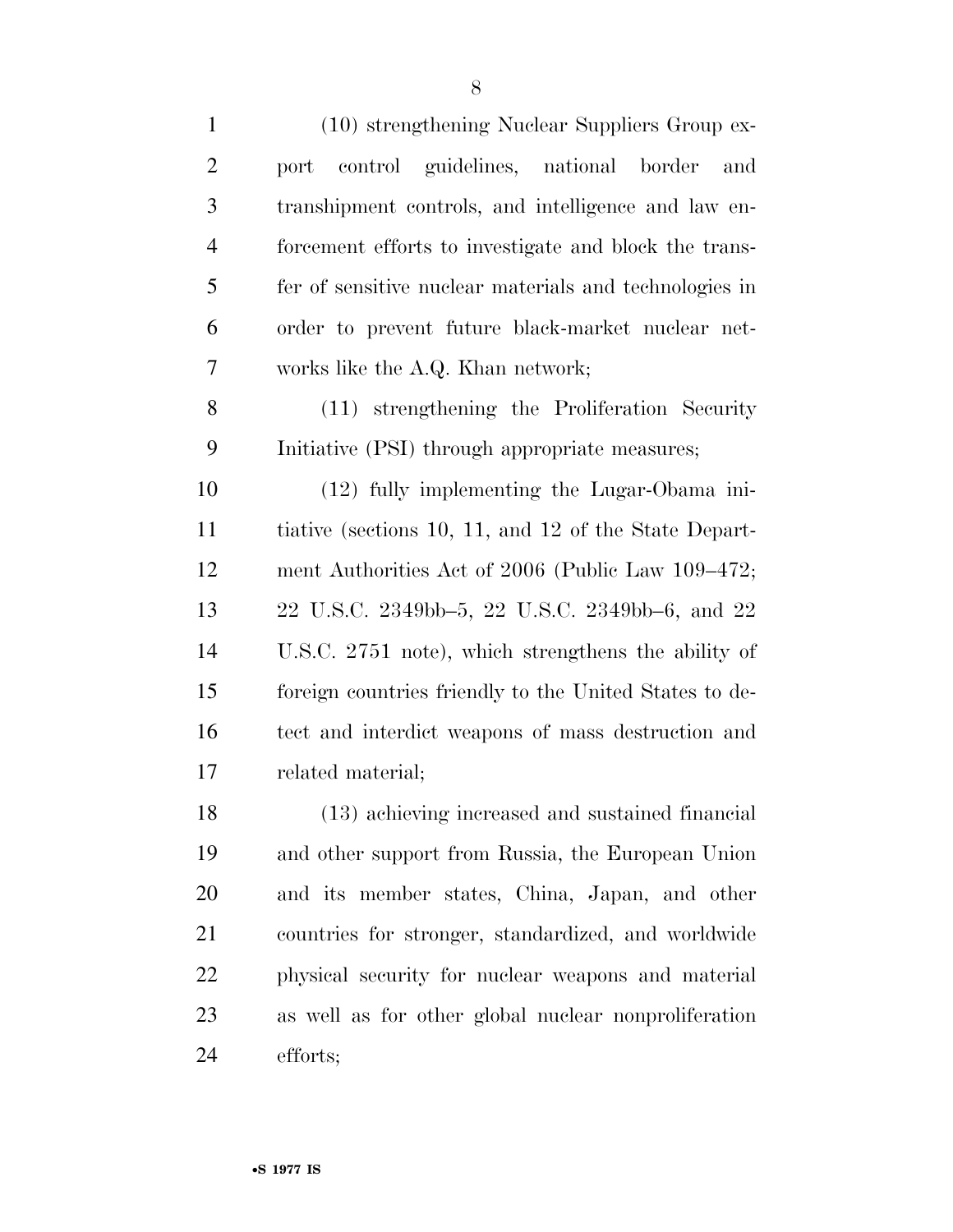(14) accelerating United States programs to se- cure, consolidate, and reduce global stocks of nuclear weapons and weapons-usable material and ensuring that the highest priority is placed on the security for those stockpiles that pose the greatest risk; and

 (15) taking steps to delegitimize and eventually eliminate the use of highly enriched uranium in civil-ian commerce.

## **SEC. 4. ESTABLISHMENT OF AN INTERNATIONAL NUCLEAR FUEL BANK.**

 (a) AUTHORITY.—The President is authorized to make voluntary contributions to support the creation of a low enriched uranium reserve administered by the IAEA that would help guarantee the availability of fuel for com- mercial nuclear reactors and dissuade countries from building their own uranium enrichment capability.

 (b) AUTHORIZATION OF APPROPRIATIONS.—There is authorized to be appropriated to the President \$50,000,000 for voluntary contributions to support the es-tablishment of an international nuclear fuel bank.

 (c) CERTIFICATION.—Voluntary contributions under subsection (b) may be provided only if the Secretary of State certifies to the Committee on Foreign Affairs of the House of Representatives and the Committee on Foreign Relations of the Senate that the IAEA has received a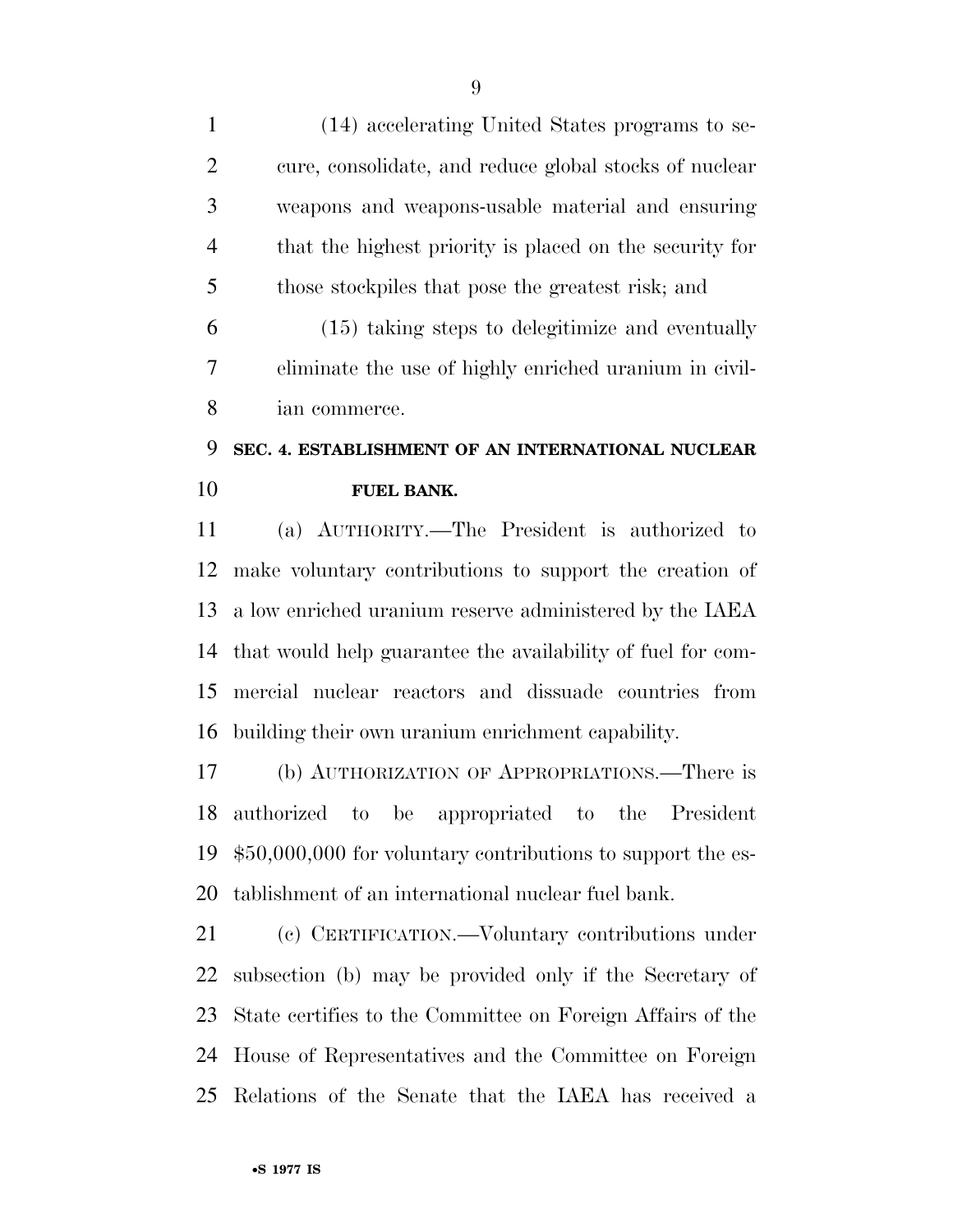pledge or pledges in a total amount of not less than \$50,000,000 from a country or group of countries other than the United States.

(d) REPORT.—

 (1) IN GENERAL.—Not later than 1 year after the date of the enactment of this Act, and annually thereafter, the President shall submit to Congress a report on efforts by the United States Government to facilitate and support the establishment of a low- enriched uranium reserve administered by the IAEA. (2) CONTENT.—The report required under paragraph (1) shall include detailed descriptions of— (A) the international diplomatic efforts to create global support for a fuel bank; (B) financial support for a fuel bank from other countries;

 (C) any obstacles impeding the establish-ment of the reserve;

 (D) efforts by the United States Govern- ment to remove or resolve such obstacles; and (E) the structure, mandate, scope, loca- tion, duration, decisionmaking authority, rules and guidelines, and physical security measures of a fuel bank.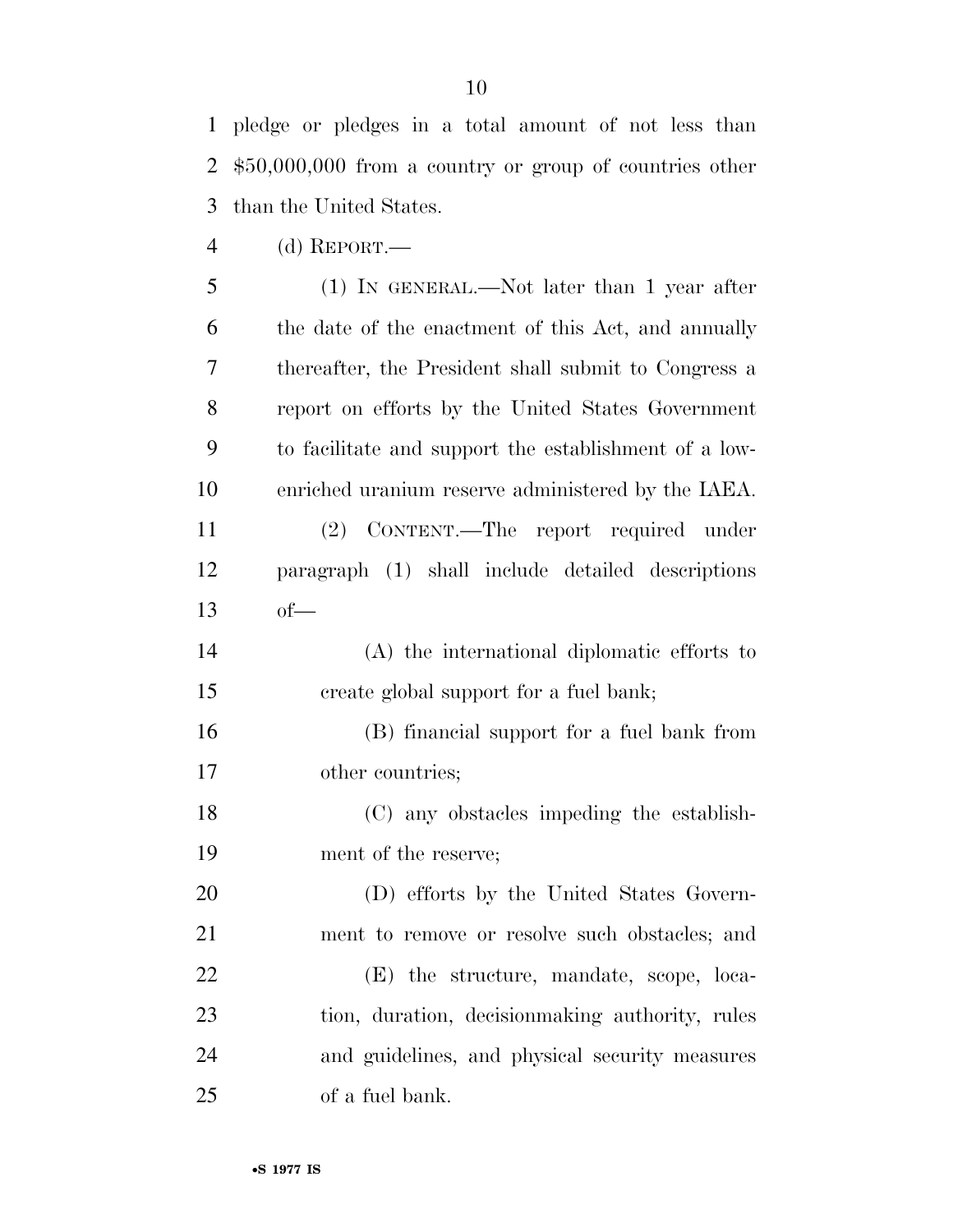(a) FINDING.—Congress finds that the International Atomic Energy Agency plays a critical role in safe- guarding the nuclear programs of countries around the world and in promulgating security guidance for nuclear materials.

 (b) AUTHORIZATION OF APPROPRIATIONS.—There are authorized to be appropriated for the President for fiscal years 2008 through 2012, in addition to other amounts available for such purposes, for voluntary con-tributions to the IAEA—

 (1) \$10,000,000 for each such fiscal year for the Department of Safeguards of the IAEA to im- prove, strengthen, and expand as necessary, the abil- ity of the IAEA to conduct effective monitoring and inspections to ensure compliance with safeguards and to monitor transfers of dual-use nuclear items and technologies that could be used to subvert those safeguards; and

 (2) \$5,000,000 for the Department of Nuclear Safety and Security of the IAEA to strengthen the efforts of the Department to develop guidelines for securing nuclear materials and to assist national au-thorities with implementation of these guidelines.

•**S 1977 IS** (c) CERTIFICATION REQUIREMENT.—Voluntary con-tributions under subsection (b) may be provided in fiscal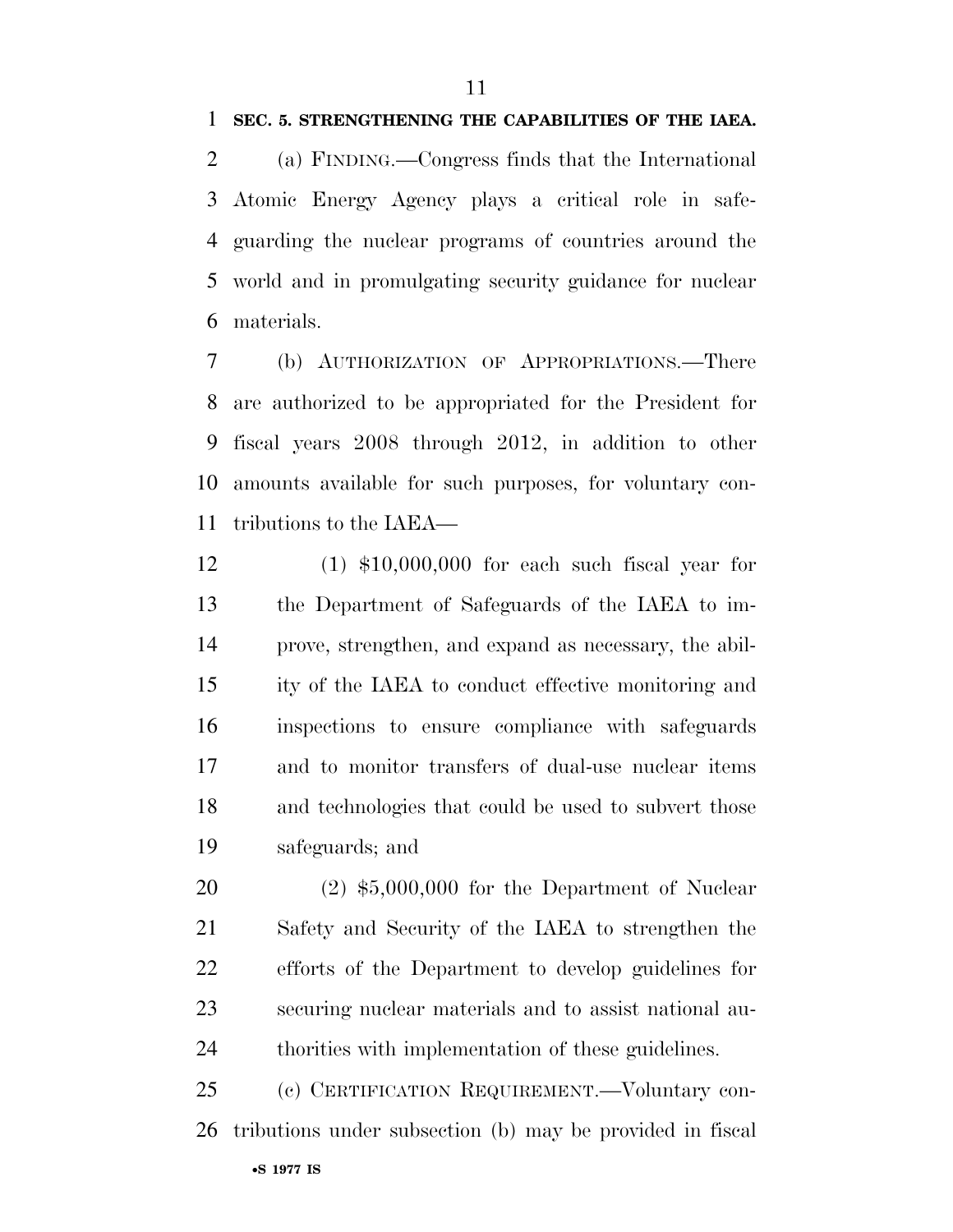years 2010, 2011, and 2012 only if the Secretary of State certifies to the Committee on Foreign Relations of the Senate and the Committee on Foreign Affairs of the House of Representatives that countries other than the United States are providing, or have agreed to provide, significant additional funds to the International Atomic Energy Agency's Department of Safeguards, Department of Nuclear Safety and Security, or both.

#### **SEC. 6. FISSILE MATERIAL CUTOFF TREATY.**

 (a) STATEMENT OF POLICY.—It is in the interest of the United States to achieve a comprehensive, verifiable, and effective treaty to end the production of fissile mate- rials for nuclear weapons worldwide, and to actively en- courage countries that are producing fissile material for nuclear weapons to suspend such activities.

 (b) REPORT.—Not later than 1 year after the date of the enactment of this Act, the National Academy of Sciences shall submit to Congress a comprehensive report on the nature of a verification regime that would be nec- essary for an effectively verifiable fissile material cutoff treaty.

### **SEC. 7. COMPREHENSIVE NUCLEAR THREAT REDUCTION AND SECURITY PLAN.**

 (a) STATEMENT OF POLICY.—It shall be the policy of the United States to work cooperatively with other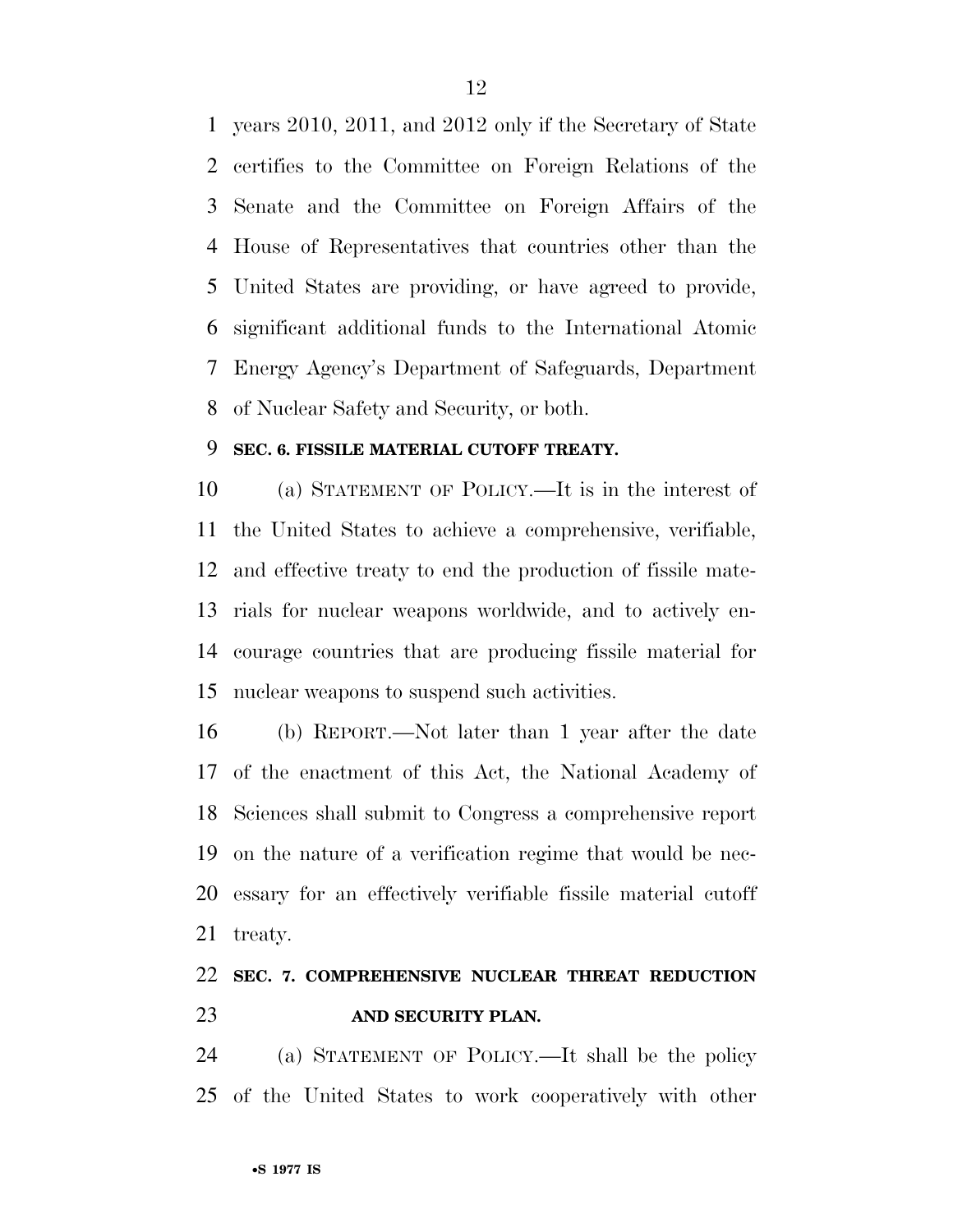countries and the IAEA to develop, promulgate, and im- plement a comprehensive set of standards and best prac- tices to fulfill the requirement of United Nations Security Council Resolution 1540 (2004) to provide ''appropriate effective'' physical protection and accounting for all stock-piles of nuclear weapons and weapons-usable material.

 (b) SENSE OF CONGRESS.—It is the sense of Con-gress that—

 (1) the United States should work with other countries and the IAEA to reach a common under- standing of the essential elements of an effective physical protection system for nuclear weapons-usa- ble materials stockpiles, including best practices and security measures that will ensure that such systems will be effective in defeating the threats that terror- ists and criminals have demonstrated they can pose; and

 (2) the United States should encourage and materially assist other countries to the extent needed to put such effective nuclear security systems in place as rapidly as possible.

 (c) PLAN REQUIRED.—Not later than 180 days after the date of the enactment of this Act, the President shall submit to Congress a comprehensive nuclear threat reduc-tion and security plan, in classified and unclassified forms,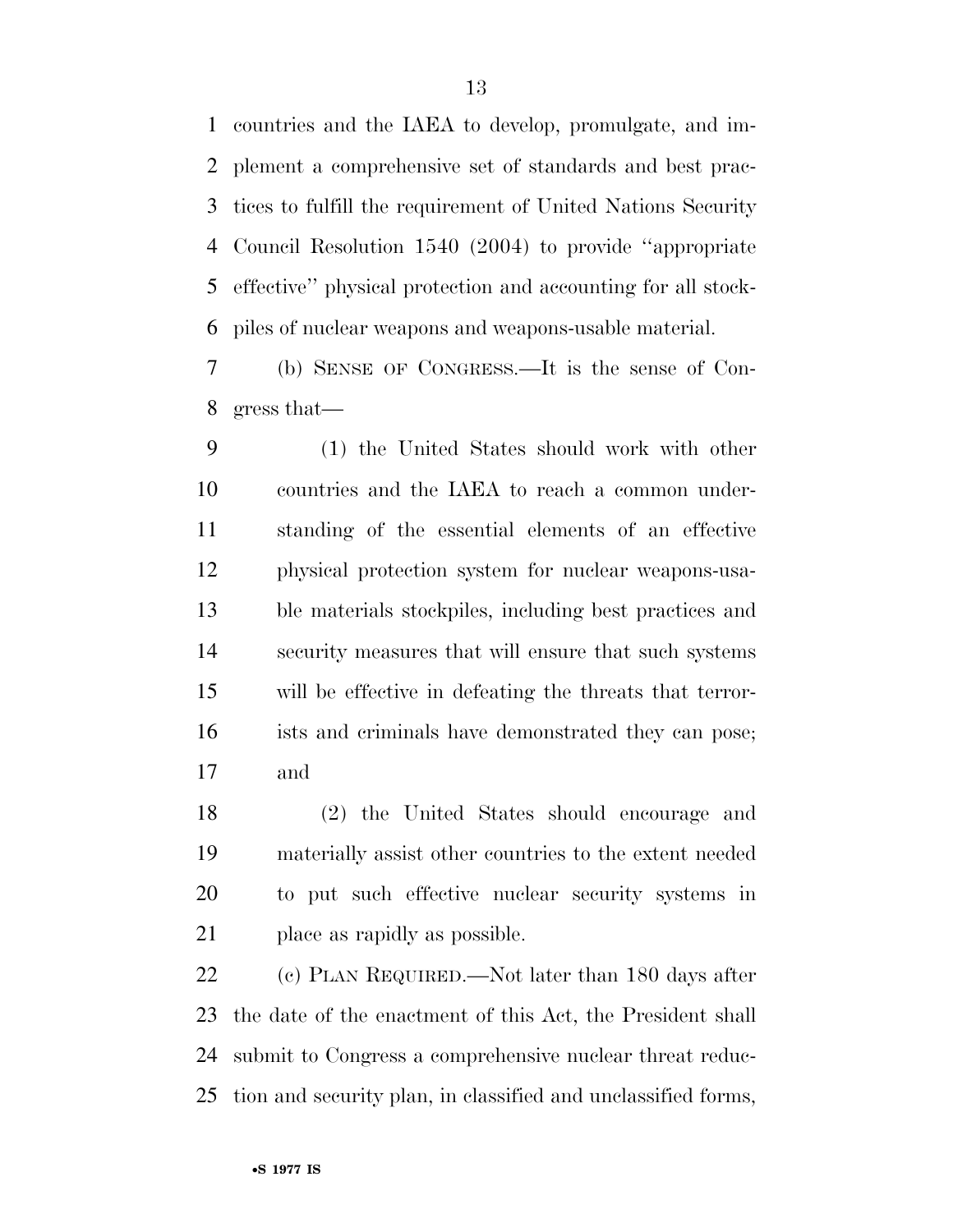for ensuring that all nuclear weapons and weapons usable material at vulnerable sites worldwide are secure by 2012 and for working with other countries to ensure adequate accounting and security for such materials on an ongoing basis thereafter.

 (d) CONTENT.—For each element of the accounting and security effort, the plan submitted under subsection 8 (c) shall—

 (1) clearly designate agency and departmental responsibility and accountability;

 (2) specify program goals, with metrics for measuring progress, estimated schedules, and speci-fied milestones to be achieved;

 (3) provide estimates of the program budget re- quirements and resources to meet the goals for each year;

 (4) provide the strategy for diplomacy and re- lated tools and authority to accomplish the program element;

 (5) provide a strategy for expanding the re- sources, financing, and other support and assistance provided by other countries, particularly Russia, the European Union and its member states, China, and Japan, for the purposes of securing nuclear weapons and weapons-usable material worldwide;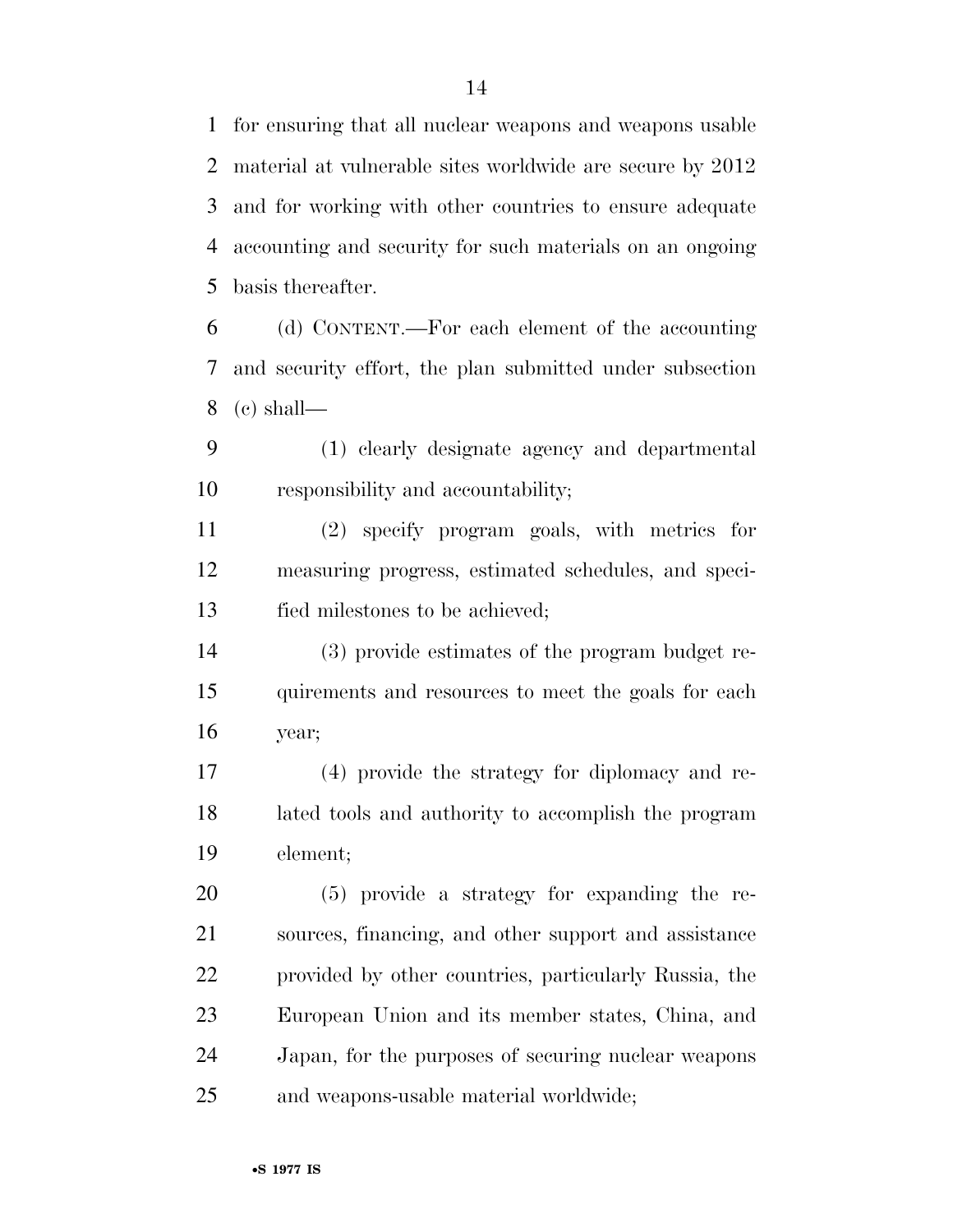| $\mathbf{1}$   | $(6)$ outline the progress in and impediments to           |
|----------------|------------------------------------------------------------|
| $\overline{2}$ | securing agreement from all countries that possess         |
| 3              | nuclear weapons or weapons-usable material on a set        |
| $\overline{4}$ | of global nuclear security standards, consistent with      |
| 5              | their obligation to comply with United Nations Secu-       |
| 6              | rity Council Resolution 1540;                              |
| 7              | (7) describe the steps required to overcome im-            |
| 8              | pediments that have been identified; and                   |
| 9              | (8) describe global efforts to promulgate best             |
| 10             | practices for securing nuclear materials and outline       |
| 11             | options to support the establishment of an inter-          |
| 12             | national voluntary organization to promote best            |
| 13             | practices for nuclear material security among nu-          |
| 14             | clear facility operators worldwide.                        |
| 15             | (e) ANNUAL REPORT.—Not later than September 30,            |
| 16             | 2008, and annually thereafter, the President shall submit  |
| 17             | to Congress an integrated annual report, in classified and |
| 18             | unclassified form, that describes the progress made by the |
| 19             | Department of Defense, the Department of Energy, and       |
| 20             | the Department of State in implementing the comprehen-     |
| 21             | sive threat reduction plan submitted under subsection (c), |
| 22             | including an assessment of progress relative to the mile-  |
| 23             | stones set forth in the plan.                              |
| 24             | (f) AUTHORIZATION OF APPROPRIATIONS FOR GLOB-              |

AL THREAT REDUCTION INITIATIVE.—There is author-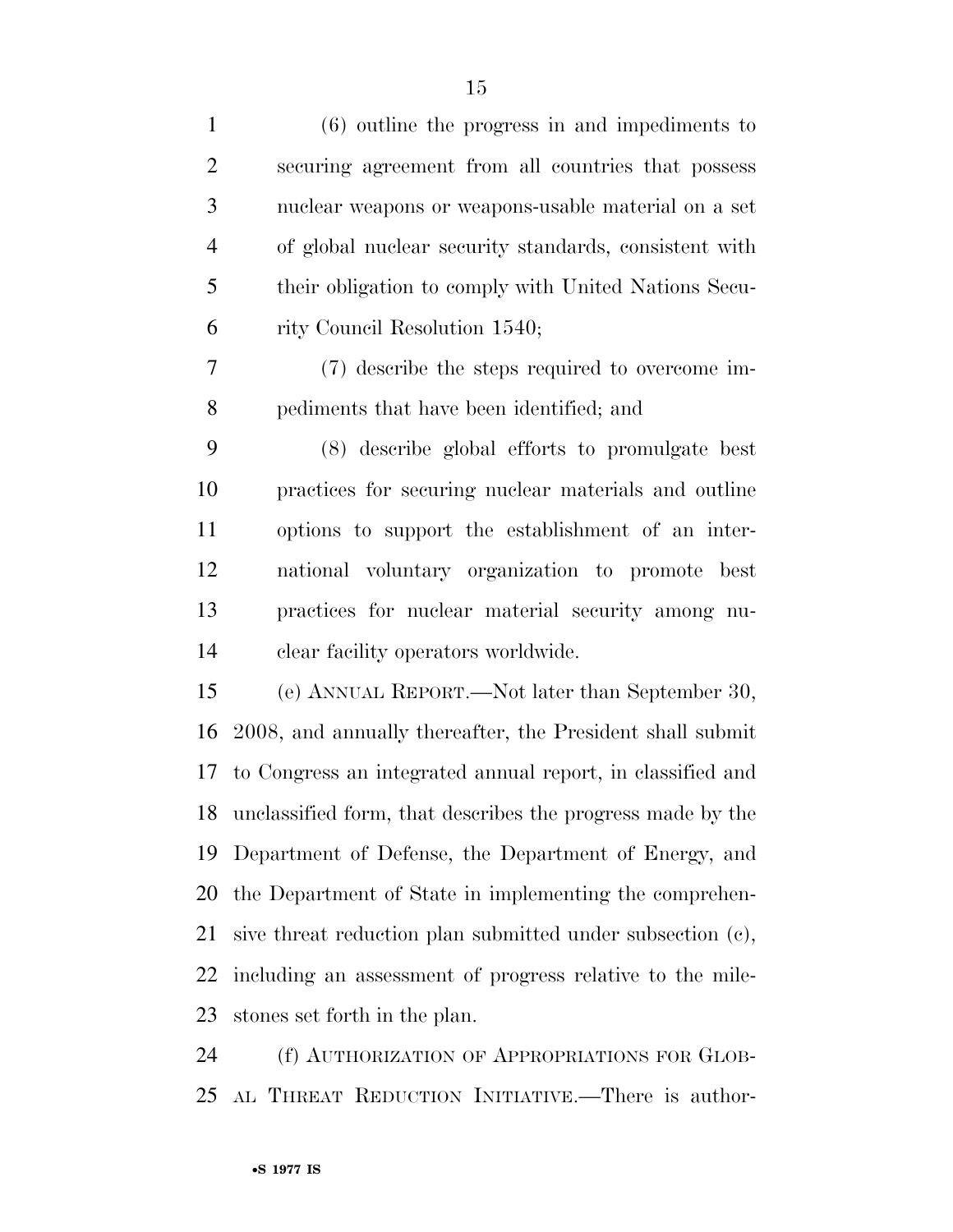ized to be appropriated to the Secretary of Energy \$20,000,000 for fiscal years 2008 through 2010 for the Global Threat Reduction Initiative (GTRI), in addition to other amounts made available for such purposes, to ex- pand the scope of facilities covered under the initiative, encourage countries and sites to relinquish vulnerable nu- clear material, accelerate security upgrades at research re- actors, and encourage the conversion of civilian reactors from the use of highly enriched uranium fuel to low en-riched uranium fuel.

## **SEC. 8. ATTRIBUTION CAPABILITY TO DETER NUCLEAR TERRORISM.**

 (a) STATEMENT OF POLICY.—It shall be the policy of the United States to cooperate with the IAEA, Russia, and other countries that possess nuclear weapons-usable material to develop greater technical expertise and data necessary to identify the source of any nuclear weapons- usable material that might be transferred illegally or that might be used in a terrorist attack in order to help dis- suade countries from participating in nuclear prolifera-tion.

 (b) AUTHORIZATION OF APPROPRIATIONS.—There are authorized to be appropriated to the Secretary of En- ergy \$15,000,000 for fiscal year 2008 and \$10,000,000 for fiscal years 2009 through 2012, in addition to other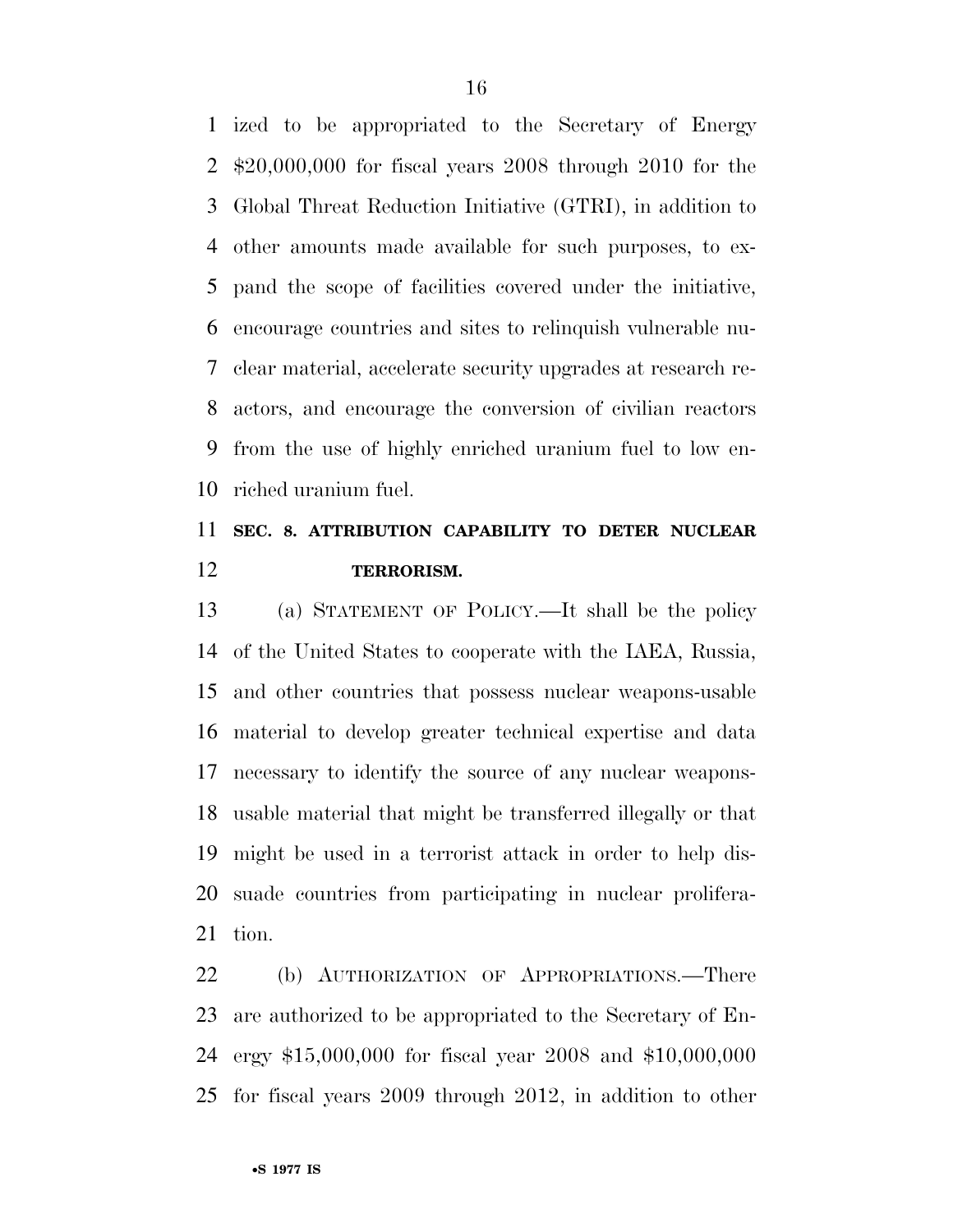amounts available for such purposes, to establish a na- tional technical forensics program to develop the best practicable technologies and procedures for determining the origin of nuclear materials, whether seized while still intact or collected after the detonation of a nuclear bomb. **SEC. 9. REVIEW CONFERENCE OF THE NUCLEAR NON-PROLIFERATION TREATY.** 

 (a) STATEMENT OF POLICY.—It shall be the policy of the United States—

 (1) to strongly support the objectives of the Nu-clear Non-Proliferation Treaty;

 (2) to strongly support all appropriate measures to strengthen the Treaty and to attain its objectives; and

 (3) to pursue a comprehensive and balanced ap- proach to strengthen the global nuclear nonprolifera- tion system in advance of and during the 2010 Nu- clear Non-Proliferation Treaty Review Conference to realize a more robust and effective global nuclear nonproliferation system for the 21st century.

(b) REPORTS.—

22 (1) REPORT ON COMPREHENSIVE OBJECTIVES, 23 STRATEGY, AND POLICIES.

 (A) IN GENERAL.—Not later than October 31, 2009, the President shall submit to Con-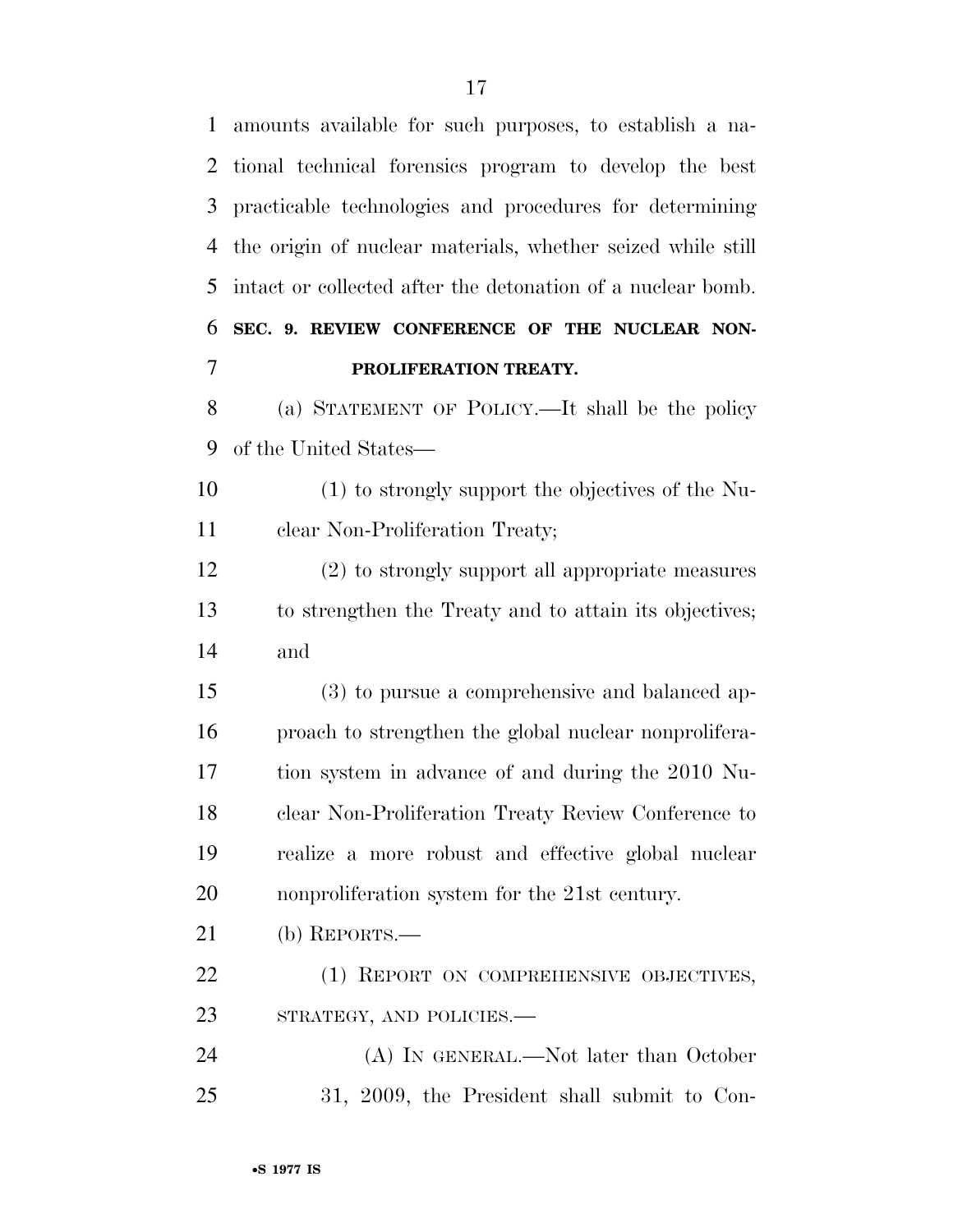| $\mathbf{1}$   | gress a report, in classified and unclassified    |
|----------------|---------------------------------------------------|
| $\overline{2}$ | forms, that details the comprehensive objectives, |
| 3              | strategy, and policies of the United States re-   |
| $\overline{4}$ | garding the 2010 Nuclear Non-Proliferation        |
| 5              | Treaty Review Conference.                         |
| 6              | (B) CONTENT.—The report required under            |
| 7              | subparagraph (A) shall describe—                  |
| 8              | (i) overall changes or revisions to the           |
| 9              | international nuclear nonproliferation            |
| 10             | framework, including the Nuclear Non-             |
| 11             | Proliferation Treaty, that may be needed          |
| 12             | to realize a more robust and effective glob-      |
| 13             | al nuclear nonproliferation system;               |
| 14             | (ii) the spread of sensitive nuclear              |
| 15             | technologies, in particular uranium enrich-       |
| 16             | ment and nuclear fuel reprocessing;               |
| 17             | (iii) country-specific nuclear prolifera-         |
| 18             | tion concerns;                                    |
| 19             | (iv) efforts to uphold Article IV com-            |
| 20             | mitments on peaceful nuclear use, includ-         |
| 21             | ing the establishment of a nuclear fuel           |
| 22             | bank;                                             |
| 23             | (v) accelerated implementation of obli-           |
| 24             | gations and commitments under the Nu-             |
| 25             | clear Non-Proliferation Treaty for the pur-       |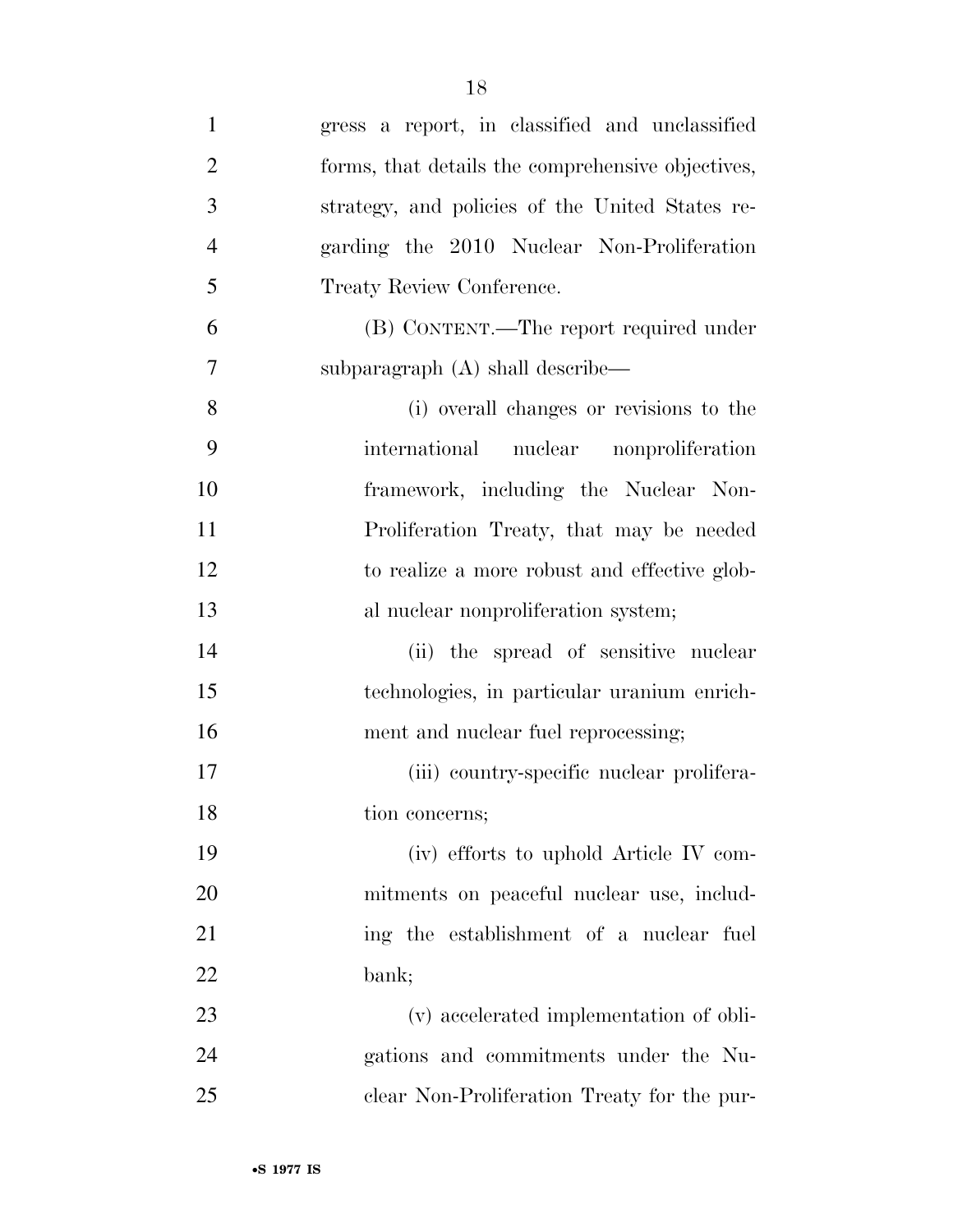| $\mathbf{1}$   | pose of reducing the world's stockpiles of       |
|----------------|--------------------------------------------------|
| $\overline{2}$ | nuclear weapons and weapons-grade fissile        |
| 3              | material;                                        |
| $\overline{4}$ | (vi) nuclear and other nonproliferation          |
| 5              | initiatives such as the Proliferation Secu-      |
| 6              | rity Initiative;                                 |
| 7              | (vii) the United States assessment of            |
| 8              | the objectives and strategies of other states    |
| 9              | with regard to the 2010 Nuclear Non-Pro-         |
| 10             | liferation Treaty Review Conference, in-         |
| 11             | cluding the Nuclear Weapons States, mem-         |
| 12             | bers of the Nuclear Suppliers Group, and         |
| 13             | leading member states associated with the        |
| 14             | Non-Aligned Movement; and                        |
| 15             | (viii) the United States diplomatic              |
| 16             | strategy leading up to the Conference to         |
| 17             | build and strengthen the international con-      |
| 18             | sensus regarding United States objectives.       |
| 19             | (2) REPORT ON OUTCOMES ON CONFERENCE.            |
| 20             | $(A)$ In GENERAL.—Not later than 60 days         |
| 21             | after the conclusion of the 2010 Nuclear Non-    |
| 22             | Proliferation Treaty Review Conference, the      |
| 23             | President shall submit to Congress a report, in  |
| 24             | classified and unclassified forms, regarding the |
| 25             | outcomes of the Conference.                      |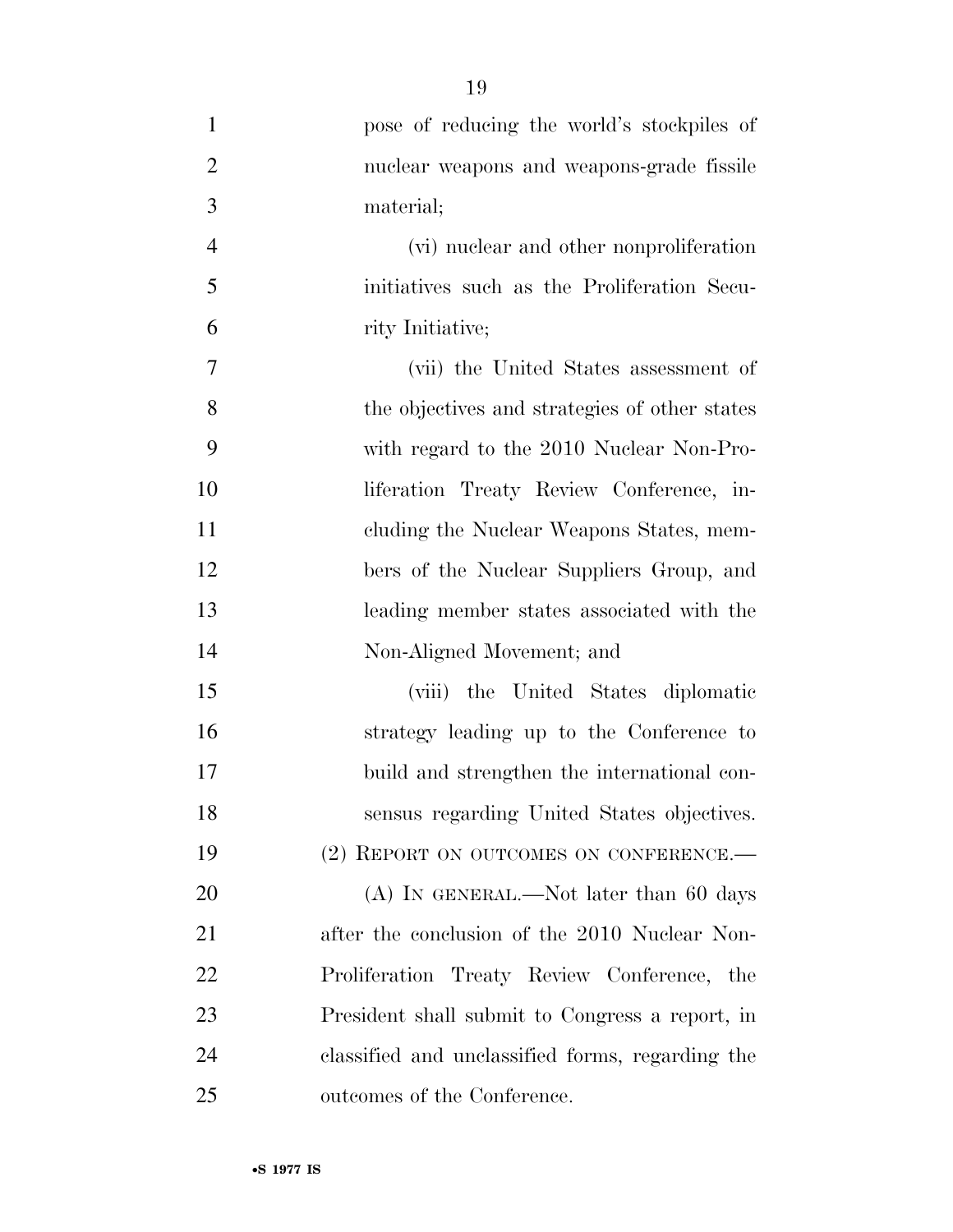| $\mathbf{1}$   | (B) CONTENT.—The report required under                    |
|----------------|-----------------------------------------------------------|
| $\overline{2}$ | subparagraph (A) shall provide an assessment              |
| 3              | of the overall outcome of the Conference as well          |
| $\overline{4}$ | as United States consultations and negotiations           |
| 5              | and outcomes regarding the items listed in                |
| 6              | paragraph $(1)(B)$ .                                      |
| 7              | SEC. 10. COMMISSION ON NUCLEAR NONPROLIFERATION           |
| 8              | AND PEACEFUL USE OF NUCLEAR TECH-                         |
| 9              | NOLOGY.                                                   |
| 10             | (a) ESTABLISHMENT.—There is hereby established a          |
| 11             | commission to be known as the Commission on United        |
| 12             | States Objectives and Strategy for Nuclear Nonprolifera-  |
| 13             | tion and Peaceful Use of Nuclear Technology (in this sec- |
| 14             | tion referred to as the "Commission").                    |
| 15             | $(b)$ MEMBERSHIP.—                                        |
| 16             | (1) IN GENERAL.—The Commission shall be                   |
| 17             | comprised of 15 members appointed by the Presi-           |
| 18             | dent. In selecting individuals for appointment, the       |
| 19             | President shall consult with—                             |
| 20             | (A) the Majority Leader of the Senate re-                 |
| 21             | garding the appointment of 4 of the members               |
| 22             | of the Commission;                                        |
| 23             | (B) the Speaker of the House of Rep-                      |
| 24             | resentatives regarding the appointment of 4 of            |
| 25             | the members of the Commission;                            |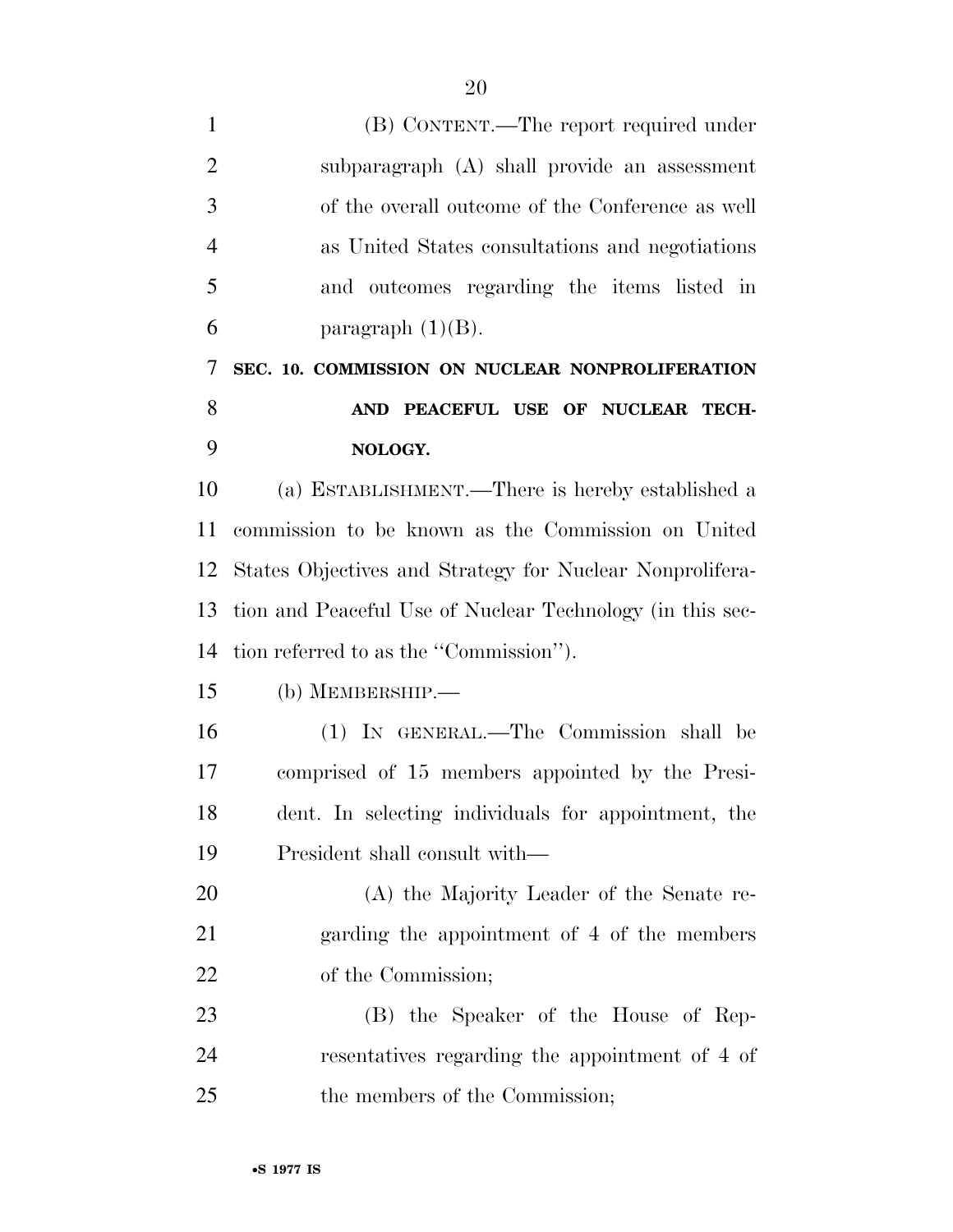| $\mathbf{1}$   | (C) the minority leader of the Senate re-                |
|----------------|----------------------------------------------------------|
| $\overline{2}$ | garding the appointment of 2 of the members              |
| 3              | of the Commission; and                                   |
| $\overline{4}$ | (D) the minority leader of the House of                  |
| 5              | Representatives regarding the appointment of 2           |
| 6              | of the members of the Commission.                        |
| 7              | (2) CHAIRMAN.—The Majority Leader of the                 |
| 8              | Senate, in consultation with the Speaker of the          |
| 9              | House of Representatives and the respective minor-       |
| 10             | ity leaders of the Senate and the House of Rep-          |
| 11             | resentatives, shall designate 1 of the Commission        |
| 12             | members to serve as chairman of the Commission.          |
| 13             | (3) QUALIFICATIONS.—Members of the Com-                  |
| 14             | mission shall be appointed from among private            |
| 15             | United States citizens with knowledge and expertise      |
| 16             | in the political, security, military, and energy aspects |
| 17             | of nuclear proliferation, disarmament, and peaceful      |
| 18             | use.                                                     |
| 19             | (4) SECURITY CLEARANCES.—All Commission                  |
| 20             | members shall hold appropriate security clearances.      |
| 21             | (5) DEADLINE FOR APPOINTMENTS.—All ap-                   |
| 22             | pointments to the Commission shall be made not           |
| 23             | later than 45 days after the date of the enactment       |
| 24             | of this Act.                                             |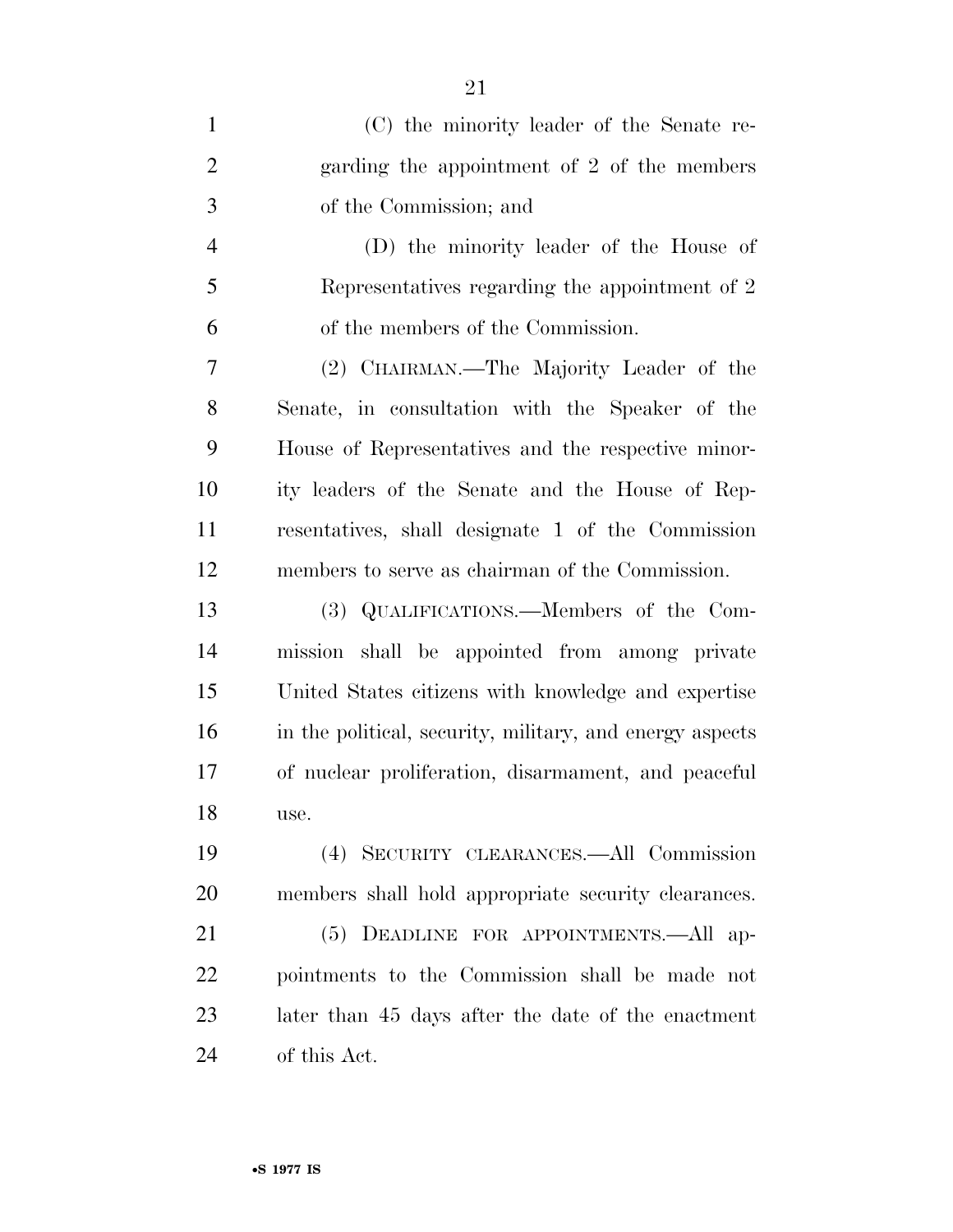| $\mathbf{1}$   | (6) TERM.—Members shall be appointed for the                 |
|----------------|--------------------------------------------------------------|
| $\overline{2}$ | life of the Commission. Any vacancies shall be filled        |
| 3              | in the same manner as the original appointment.              |
| $\overline{4}$ | (c) DUTIES.—The duties of the Commission shall in-           |
| 5              | clude—                                                       |
| 6              | (1) assessing and providing recommendations                  |
| 7              | for United States objectives, strategy, and policies         |
| 8              | regarding the nature, scope, and magnitude of the            |
| 9              | threat posed by the spread of nuclear weapons and            |
| 10             | nuclear weapons-related technology, including the            |
| 11             | threat of nuclear terrorism; and                             |
| 12             | $(2)$ reporting on-                                          |
| 13             | (A) the status of efforts by nuclear weap-                   |
| 14             | ons states to reduce global nuclear arsenals;                |
| 15             | (B) the development by nuclear weapons                       |
| 16             | states of next generation nuclear weapons and                |
| 17             | nuclear warheads;                                            |
| 18             | (C) the need and requirements of peaceful                    |
| 19             | nuclear use, including nuclear energy; and                   |
| 20             | (D) the role and capabilities of existing                    |
| 21             | multilateral and international entities related to           |
| 22             | nuclear issues.                                              |
| 23             | (d) INITIAL MEETING.—The Commission shall con-               |
| 24             | vene its first meeting not later than 30 days after the date |
| 25             | as of which all Commission members have been appointed.      |